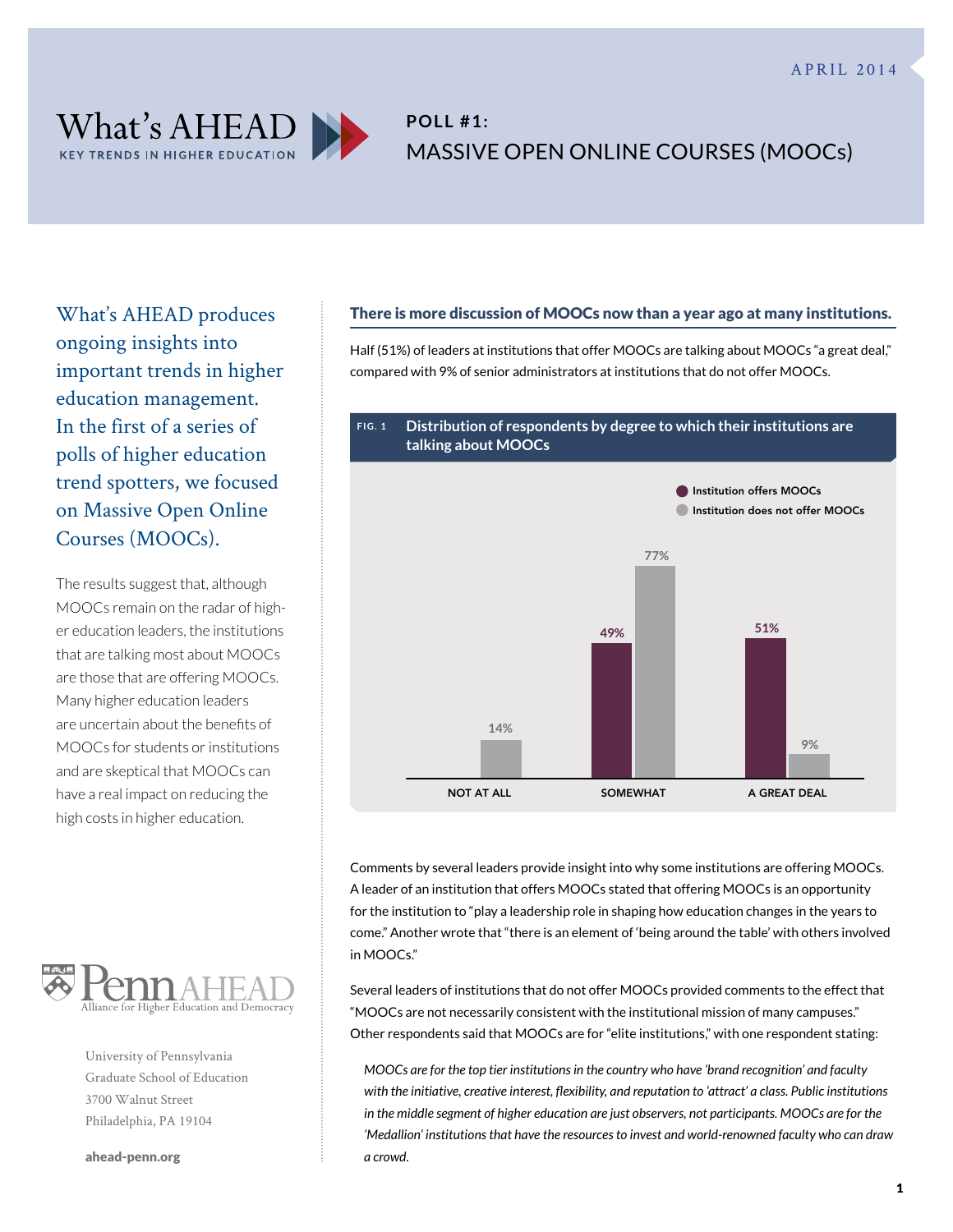#### There is more discussion of MOOCs now than a year ago at many institutions.

Half (49%) of respondents at institutions that offer MOOCs report more discussion of MOOCs now than a year ago, compared with 29% of respon-

dents at institutions that do not offer MOOCs.



#### Few presidents have publicly voiced skepticism about MOOCs.

Most respondents at institutions that do not offer MOOCs report that their president has taken no public stance on MOOCs (77%). By comparison, 60% of respondents at institutions that offer MOOCs report that their president has taken a public stance in support of MOOCs.

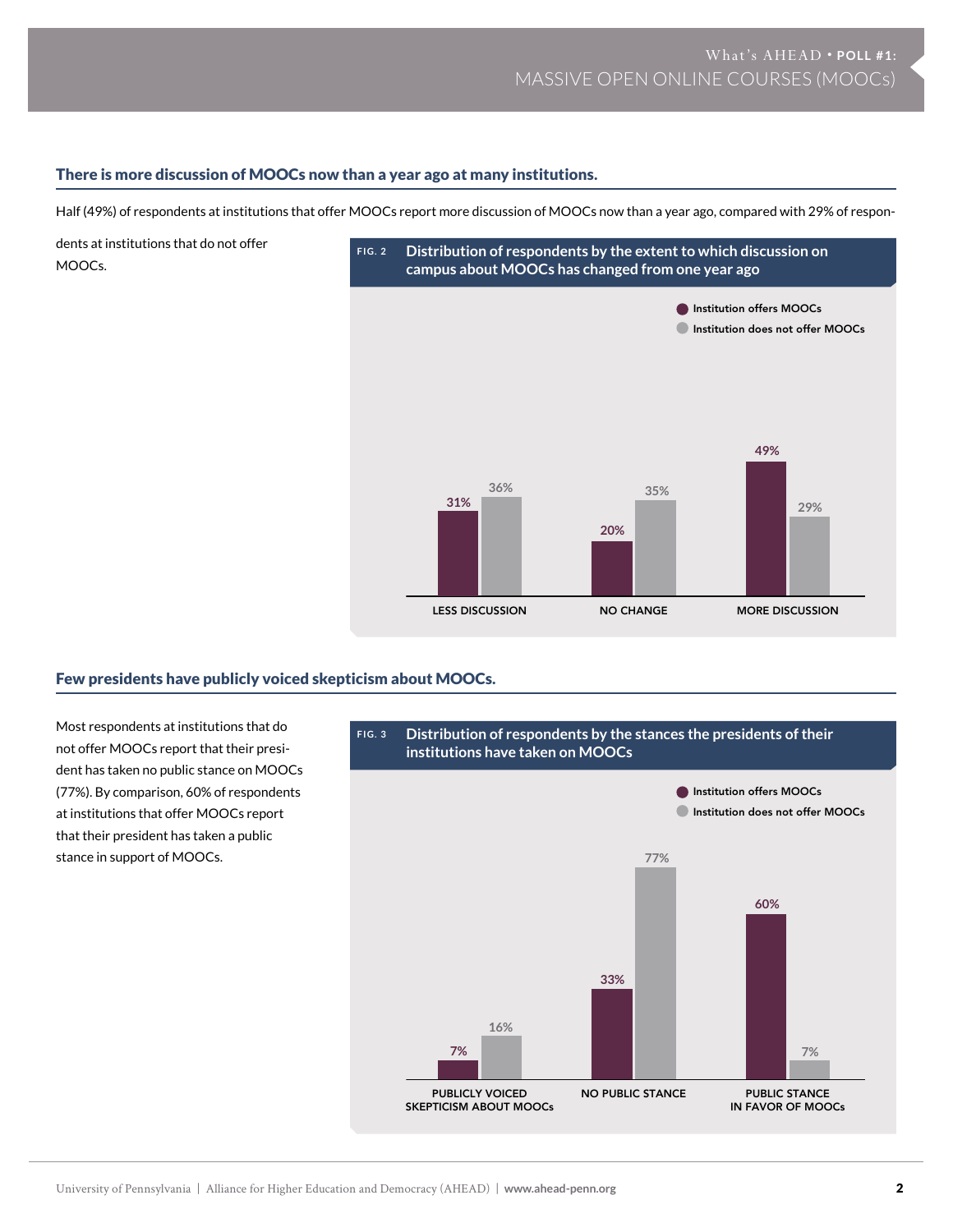#### Higher education leaders are uncertain about the benefits of MOOCs, whether they offer them or not.

A plurality of respondents report uncertainty about the benefits or returns of MOOCs to institutions or students as a reason for not offering them (32% of respondents at institutions that do not offer MOOCs) and a challenge for offering MOOCs (58% of respondents at institutions that offer MOOCs).

#### **Fig. 4 Biggest challenge to offering MOOCs**

| <b>CHALLENGE</b>                                       | <b>INSTITUTION</b><br><b>OFFERS</b><br><b>MOOCs</b> | <b>INSTITUTION</b><br><b>DOES NOT</b><br><b>OFFER MOOCs</b> |
|--------------------------------------------------------|-----------------------------------------------------|-------------------------------------------------------------|
| Uncertainty about benefits to institutions or students | 58%                                                 | 32%                                                         |
| High cost to develop / deliver                         | 13%                                                 | 9%                                                          |
| Lack of interest of faculty                            | 9%                                                  | 12%                                                         |
| Infrastructure constraints                             | 7%                                                  | 6%                                                          |
| Other approaches used to deliver education online*     |                                                     | 15%                                                         |
| Inability to compete                                   |                                                     | 6%                                                          |
| Lack of interest of senior administrators              |                                                     | 2%                                                          |
| Other                                                  | 13%                                                 | 19%                                                         |

\*Option only for respondents at institutions not offering MOOCs.

The comments of several leaders provide additional insight into the uncertain benefits of MOOCs. A leader of an institution that offers MOOCs succinctly stated, "The concern is that MOOCs do not provide an educational experience that is equivalent to a traditional classroom." A few leaders at institutions that do not offer MOOCs indicated that, despite some level of interest in MOOCs, their institution "is taking a cautious approach" until the benefits are better understood. Along these lines, one leader at an institution that does not offer MOOCs wrote:

*We have adopted a 'wait and see' attitude regarding MOOCs. At present we don't need MOOCs, and we are very skeptical about their supposed benefits – including cost reduction. For now, we will let others experiment and either prove or disprove the theories about MOOCs. Ultimately, the market will decide.* 

### *Leaders of institutions that offer MOOCs tend to be more positive than leaders at institutions that do not offer MOOCs about their potential benefits.*

About half of respondents at institutions that offer MOOCs strongly agree that MOOCs may be a potentially effective mechanism for improving access to higher education students in underserved communities in the U.S. and around the globe, compared with about a fifth of respondents at institutions that do not offer MOOCs.

Several respondents wrote in comments about other potential benefits of MOOCs. A few leaders from both institutions that do and do not offer MOOCs stated that MOOCs could be a potential tool for connecting with alumni. Leaders at institutions that do not offer MOOCs also suggested that MOOCs may be a potential mechanism for promoting the transition of students from high school into college, as well as delivering non-credit instruction.

Many higher education leaders are uncertain about

the benefits of moocs to

higher education institutions

and students.